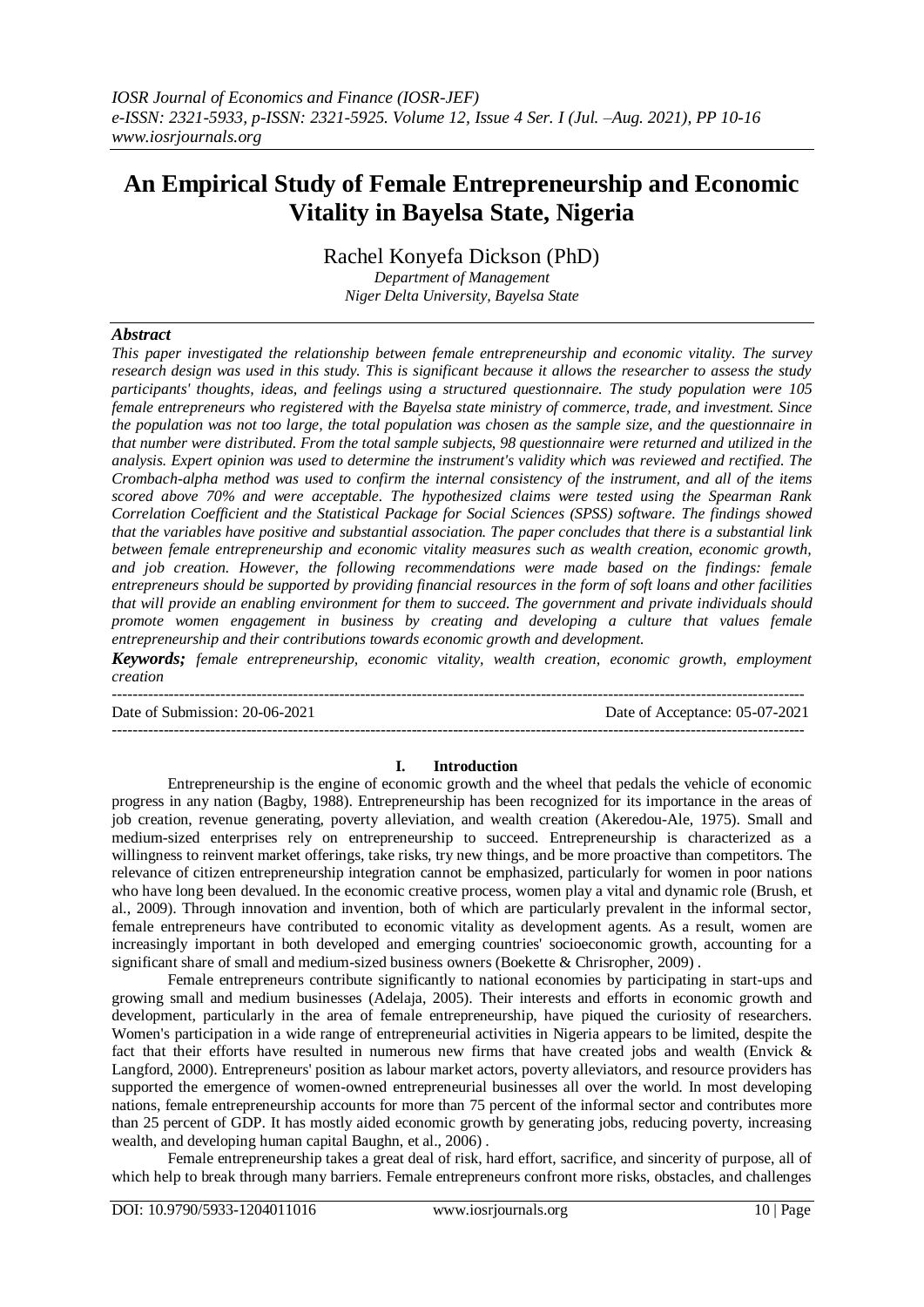than their male counterparts, drastically reducing their chances of success (Bachetta, et al., 2009). When one examines the numerous obstacles and challenges that women encounter in entrepreneurship, particularly in Nigeria, such as capital infrastructure and a lack of manpower, to name a few, one may conclude that women are discouraged from entering the business field. Today's story, on the other hand, is one of businesses developing at an unprecedented rate. Despite the fact that female entrepreneurs contribute considerably to the development of entrepreneurship in Nigeria, various impediments have limited their capacity to reach their full potential. Despite the potential contributions of female entrepreneurs to entrepreneurship development, entrepreneurship in Nigeria has continued to underperform, and so the projected role of female entrepreneurs in entrepreneurship growth has not materialized. Government rules, obtaining financing, lack of access to information technology, lack of control over property, familial reliance, and restrictions to family enterprises with limited leadership positions have all led to the failure of many Nigerian women entrepreneurs. The study looks at how women have contributed to the growth of entrepreneurship in Nigeria.

#### **Figure 1:** Conceptual Framework showing the relationship between female entrepreneurship and economic vitality.



The conceptual framework above shows the relationship between female entrepreneurship and economic vitality. Female entrepreneurship in this context means the economic activities carried out by women to improve the growth and development of any nation. Economic vitality in this context means to improve the well-being of the people through the provision of health care, good water, roads, power, school and general infrastructures. The researcher conceptualised the measures of economic vitality such as employment creation, wealth creation, financial sustainability and economic growth. Thus, this study is a caption attempt to measure the relationship between female entrepreneurship and economic vitality.

Research Hypothesis

Based on the conceptual framework work, the following null hypotheses were formulated to guide this study;

Ho1: there is no significant relationship between female entrepreneurship and wealth creation.

Ho1: there is no significant relationship between female entrepreneurship and economic growth.

Ho1: there is no significant relationship between female entrepreneurship and employment creation.

## **II. Literature Review**

There seems to be plethora of literature on what entrepreneurship entails, the study of female entrepreneurship is relatively recent. Entrepreneurship is the discovery of new business opportunities in the market by individuals or groups of people who start businesses based on entirely new products or services; it also includes the establishment of more handicraft or service-oriented businesses with more imitative products and services, and female entrepreneurship is the economic activities carried out by women. This research focuses on women's entrepreneurship and economic vibrancy. In this perspective, economic vitality entails improving people's well-being through providing health care, clean water, roads, electricity, schools, and other infrastructure. The study's fundamental theories also serve as the foundation upon which it is carried out.

Theoretical Framework

Female entrepreneurs are stimulated on the need for achievement and drive to create wealth as noted in the psychological theory. The McClelland's need theory was more interested in the psychological process that produces the need for venture creation as well as entrepreneurial disposition, rather than the specific casual connections between such needs and the recruitment of entrepreneurial performance. In addition to McClelland's motivation assertions, some authors consider other factors such as Level of intelligence and the trends in the environment to be responsible for venture creation. Entrepreneurial sociologists were focused with analyzing the distribution of needs among society's members, but they scoffed at the assumption that the most fundamental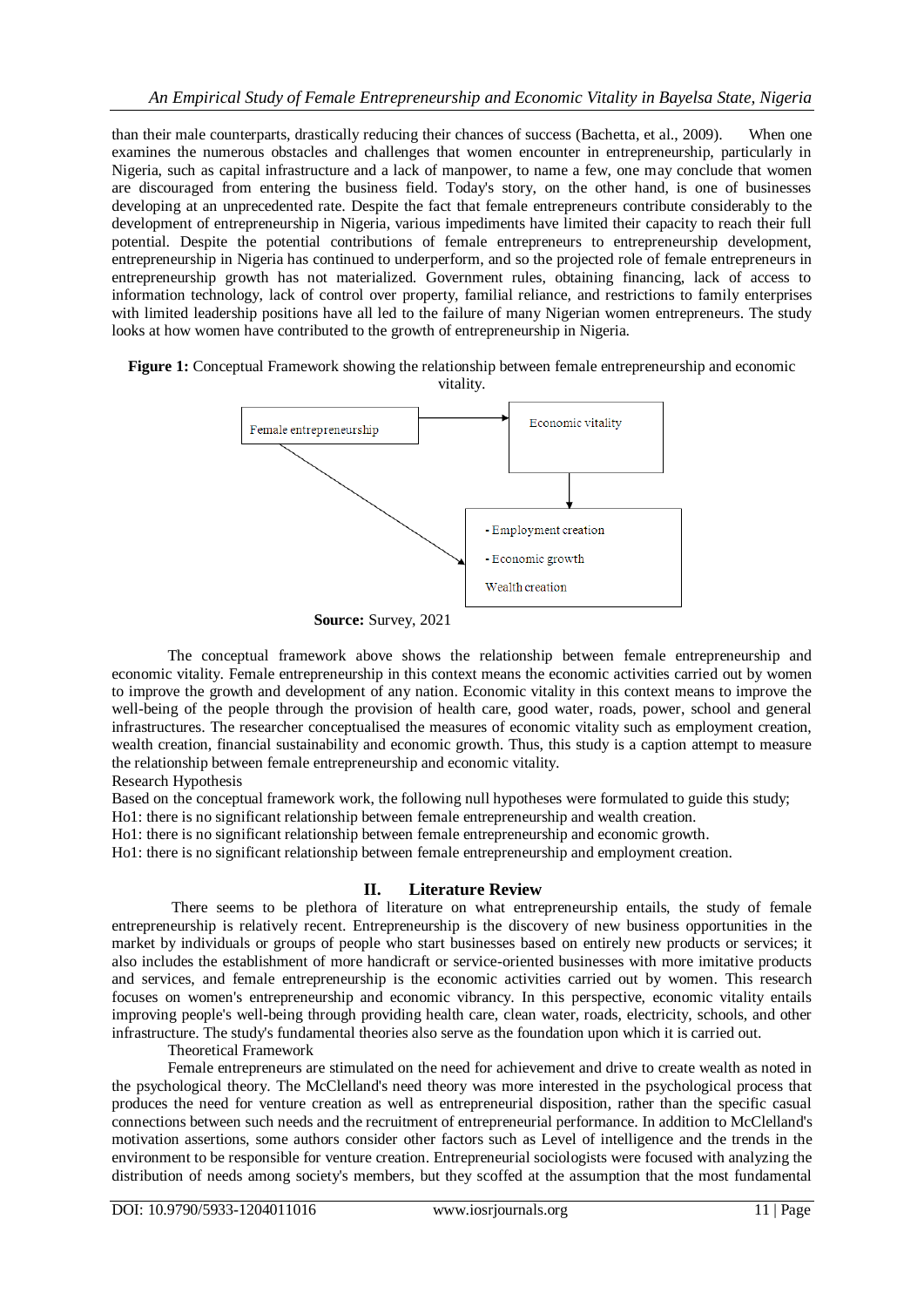causative elements behind the formation and performance of entrepreneurs are psychological (Jones & George, 2003).

Economic Theory: Entrepreneurs were viewed as agents of economic change by the thinkers in this field. They claimed that changes in the environment or in organizations are transformations that can occur as a result of economic forces reacting. Economists believe that entrepreneurs react rationally to certain economic pressures, resulting in a change in the environment in the form of a business. Without entrepreneurs, other components of production such as land, labour, and capital cannot transform themselves into economic value. Entrepreneurs are agents who bear risk and uncertainty. As a result, female entrepreneurs are not the exception in this economic perspective of entrepreneurship. Women play a unique role in the market system because of their ability to manage and control other components of production which motivates them to start businesses. The more they are perceived as agents of economic revolution, the more motivated they are to start businesses.

Female Entrepreneurship in Developing Countries

The seven states of entrepreneurship in general include the presence of opportunity, discovery of opportunity, choice to exploit opportunity, resource acquisition, entrepreneurial strategy, organizational process, and performance (Bird & Brush, 2002). According to Schumpeter (1934), entrepreneurship is a change process in which the entrepreneur's primary function is invention. It is a crucial condition for economic progress. Entrepreneurship is defined as a person's willingness and ability to look for investment opportunities, start a company, and run it successfully. Entrepreneurship is just a continuous process of combining resources to develop new goods or services; suffice it to say, entrepreneurship is all about change, which we see as one of the major characteristics of an entrepreneur who actively seeks out, responds to, and capitalizes on change Brush, et al, 2002). .

In order to live in a hard economic situation, women in poor nations around the world, such as Nigeria, have launched their own enterprises for decades. Women's entrepreneurship has the potential to empower not only women, but also people in emerging economies. The number of women in business, on the other hand, continues to be low. Women in Africa, for example, are confined to the ground and are not authorized to start their own enterprises in the majority of cases. In Nigeria, the work culture favors men over women. Women are not encouraged to start enterprises or engage in entrepreneurship as a result of this. Despite the fact that women dominate the food production sub-sector and small and medium-sized businesses in Bayelsa state, government and private sector support for female entrepreneurship is limited. Women are extremely prominent in Nigerian micro-enterprises, including food production, maternity and health services, saloon and hair stylist services, agricultural services, and the informal sector in general, according to several studies. Women are more likely than men to run Micro-enterprises with fewer than 10 employees, such as small stores, restaurants, and motels, which are characterized by low skills, little capital, and easy access due to a lack of education. Women's capacity to own and operate a business is limited by illiteracy (which is higher among women than among men), a lack of training opportunities, norms, traditions, and religious constraints on the extent to which they can do so. In rural areas, women's primary role is to look after their husbands and children; in some communities, women are not permitted to start their own businesses or work in roles that require them to deal with or manage men (Danish & Lawton, 2012).

Micro-enterprises are dominated by women entrepreneurs in Nigeria, although the percentage of female employers is still lower than that of male employers. Similarly, in Bayelsa state, women's economic activities are mostly focused on dressmaking, retail retailing, and hospitality services. This illustrates that women continue to fall behind men in terms of exercising basic human rights, let alone participating in economic activities on an equal footing with men. In most developing countries, the fact that a large majority of women-owned businesses operate in the informal sector means they are not recognized by the economy and hence lack access to information, marketing opportunities, and social support. Women-owned businesses do not have the same possibilities as men-owned businesses due to exclusionary policies and social and cultural views (Bula & Tiagha, 2012)

Although the researcher has looked at some of the characteristics of female entrepreneurs as well as their reasons for starting enterprises, it is important to realize that entrepreneurship can take many different shapes. For example, the person emphasis distinguishes between necessity and opportunity entrepreneurs, who are pushed into business owing to labour market limits or career glass ceiling concerns.

### **Economic Vitality**

Individuals' gender, colour, height, race, or culture has little bearing on entrepreneurship. Through entrepreneurship, women in diverse countries play an equal role in the growth of their male counterparts. According to various scholars, an entrepreneur is a person who takes on the risks that come with uncertainty, an innovator, a decision maker, an industrial leader, an organizer and co-ordinator of economic resources, a contractor, a resource allocator, a person who realizes the start-up of a new business, and an employer of others.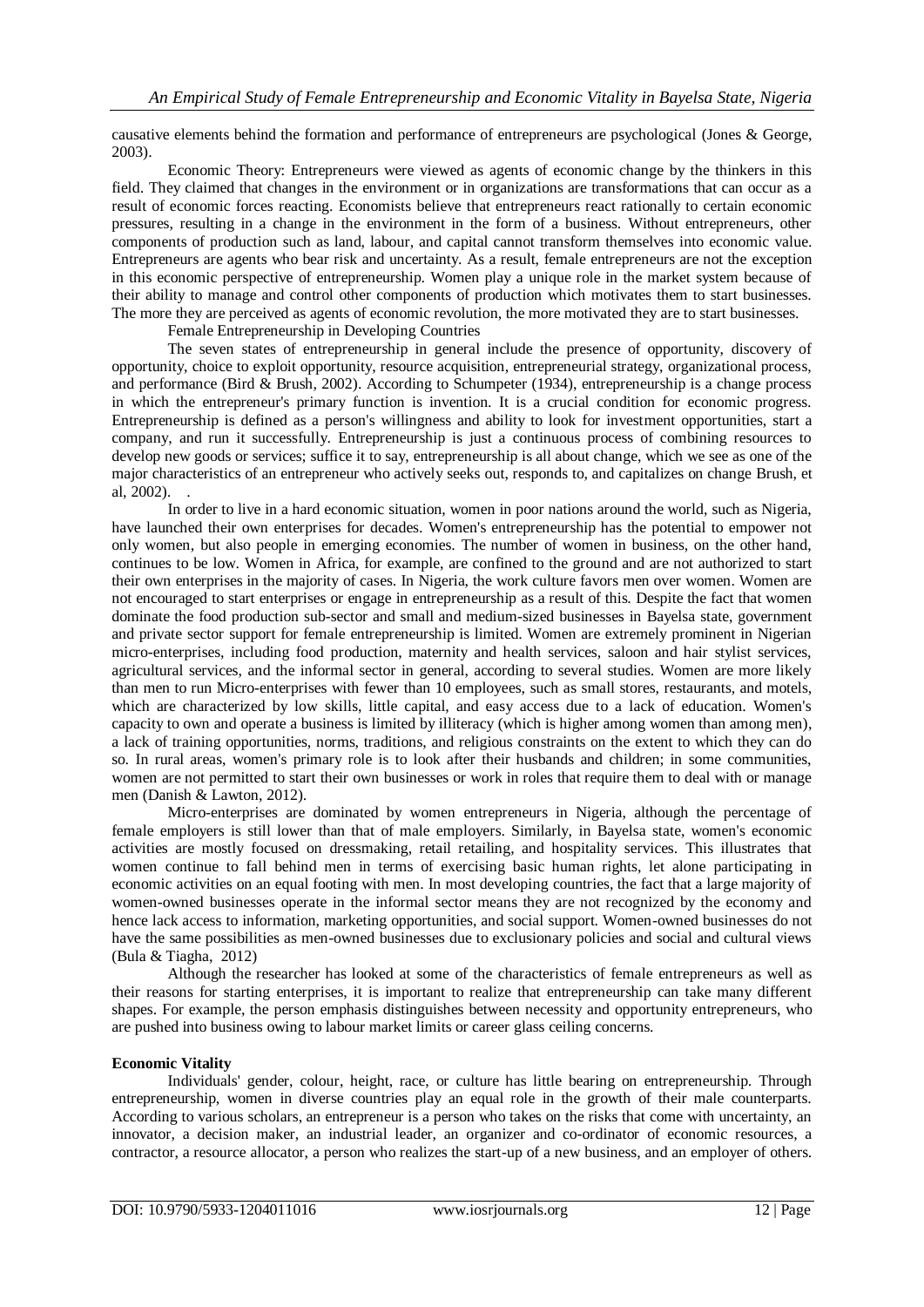In this view, economic vitality comprises providing health care, clean water, roads, power, schools, and other infrastructure to improve people's well-being (Bula, & Tiagha, 2012).

Economic vitality is a requirement for establishing societal well-being, which improves residents' living conditions. The flow of information, education, health, housing, and transportation, all of which are generated and maintained by business, are crucial components that contribute to a desired standard of living. Women's entrepreneurship development is the most direct route to economic vibrancy. Women are known for their ability to combine a variety of activities with the potential to improve residents' living conditions and quality of life. Women are more likely than men to divide their time between market and non-market economic interests (Brush, et al., 2009). Non-market production, such as subsistence crop cultivation, water and fuel gathering, food preparation and housecleaning, and child and elderly care, is a major determinant of quality of life.

New job creation: Women's entrepreneurship development can help women who run their own enterprises make more money, which they can use to support their families and improve their general well-being (Parker, 2010). This money can help women start and grow their businesses, allowing them to hire people in their community.

Poverty reduction: To support themselves and their families, many women rely on the income earned by their entrepreneurial activities (Sinhal, 2005). Women are also more likely to organize programs targeted at empowering women and youths in order to alleviate poverty. Cowan, for example, is a non-governmental organization (NGO) created by women in Nigeria that is striving to alleviate poverty among Nigerian women.

In a growing economy, small enterprises are more likely to have the flexibility and innovativeness that are critical business demands. By creating micro and macro firms and bringing their values, products, and services to market, women are changing the face of business in the United States. Women entrepreneurs have a holistic approach to balanced life, work, family, economic, and cultural values (Parker, 2010). They integrate economic strategies such as job creation, marketing, and management with workplace innovations such as flexible scheduling, childcare etc. (Baker, et al., 1997)

Economic Development: Women's growing prominence in business benefits the country's GDP and Gross National Income (Sinhal, 2005). Women, who are self-employed, particularly in micro and small firms, contribute more than 30% of the country's GDP, according to data (Goldinn, 1995). Many people believe this industry and its entrepreneurial features to be critical to innovation and economic success. Wealth creation and social vitality are the economic goals of both men and women entrepreneurs. To do so, women entrepreneurs usually pool their resources to create a solid foundation in either rural or metropolitan areas, which they then use to drive economic development. Women entrepreneurs can employ teamwork, networking, and management competency as successful promotional tactics to pool their resources and focus on best business practices, contacts, and references. Women can use business networks to locate and secure potential business partners (Beneria & Sen, 1981; Delice, 2008).

Challenges facing women entrepreneurs

Despite the numerous achievements that women entrepreneurs have made, a number of restraints have been recognized as barriers to their success. Government norms and regulations, obtaining financing, and developing an ICT infrastructure that supports efficiency and growth are just a few of the hurdles that women entrepreneurs confront. Women entrepreneurs need confidence, leadership, and management abilities, as well as new market access. Beneria and Sen (1981) claimed that women are often more constrained in their economic decisions than men. Bekele and Worku (2008) noted that there are specific characteristics that impede women entrepreneurs' ability to take advantage of the opportunities available to them in their environment, and these limitations have been recognized as reasons why women businesses fail." Poor financial management, liquidity issues, management inexperience and incompetence, problems dealing with inflation and other external economic conditions, poor or non-existent books and records, sales and marketing issues, staffing, union issues, failure to seek expert advice, limited social and business networks, a low level of demand in the local economy, and a lack of expertise are just a few of them (Roomi & Parrot, 2008).

Despite the potential and contributions of women entrepreneurs to economic development, women's entrepreneurship activities in Nigeria have been hampered by the following issues: Lack of autonomy over property, finance, information technology, age limit, family reliance, and family business restrictions Above all, despite the challenges, women in Haiti have been and continue to be able to start their own enterprises. Nonetheless, we will analyze different reasons that stifle or restrict women's entrepreneurial activity; without these impediments, women would be more likely to start enterprises, which would result in more jobs and wealth for the country.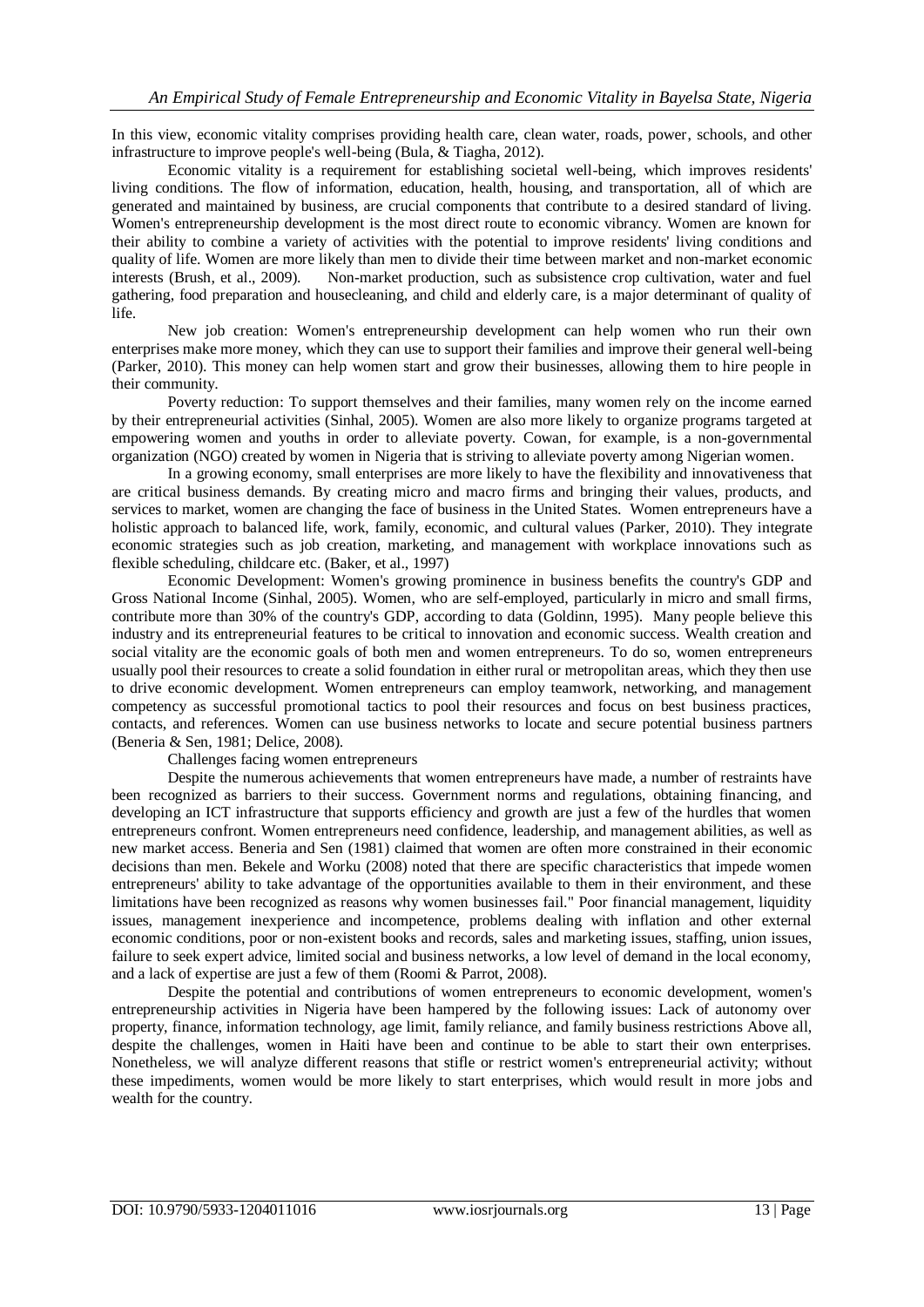## **III. Methodology**

The relationship between female entrepreneurship and economic vitality was studied in this article. A cross-sectional research design was used in this investigation. This is significant because it allows the researcher to assess the study participants' thoughts, ideas, and feelings using a standardized questionnaire. The study's participants are 105 female entrepreneurs who are registered with Bayelsa state's ministry of business, trade, and investment. Because the population was not too huge, the total population was chosen as the sample size, and the questionnaires were distributed in that amount. Of the total sample subjects, 98 returned questionnaires were utilized in the analysis. Expert opinion was used to determine the instrument's validity, which was then reviewed and rectified. The Crombach-alpha method was used to confirm the consistency of the instrument, and all of the items scored above 70% and were acceptable. The hypothesized claims were tested using the Spearman Rank Correlation Coefficient and the Statistical Package for Social Sciences (SPSS) software.

Data analysis and hypothesis test result

The data was descriptively and inferentially analysed to determine the relationship between female entrepreneurship and measures of economic vitality such as wealth creation, economic growth and employment creation. The table 1 below shows the test result between the variables

**Table 1:** Relationship between female entrepreneurship and measures of economic vitality

|                | $\overline{\phantom{a}}$        |                                |             |             |          |          |
|----------------|---------------------------------|--------------------------------|-------------|-------------|----------|----------|
|                |                                 |                                | FE          | WC.         | EG       | EC       |
| Spearman's rho | Female entrep.                  | <b>Correlation Coefficient</b> | 1.000       | $.720^{**}$ | $.833**$ | $.605**$ |
|                |                                 | $Sig. (2-tailed)$              | ٠.          | .000        | .000     | .000     |
|                |                                 | N                              | 98          | 98          | 98       | 98       |
|                | Wealth creation Sig. (2-tailed) | <b>Correlation Coefficient</b> | $.720^{**}$ | 1.000       | $.602**$ | $.528**$ |
|                |                                 |                                | .000        |             | .000     | .000     |
|                |                                 | N                              | 98          | 98          | 98       | 98       |
|                | Economic<br>growth              | <b>Correlation Coefficient</b> | $.833**$    | $.602**$    | 1.000    | $.272**$ |
|                |                                 | $Sig. (2-tailed)$              | .000        | .000        |          | .007     |
|                |                                 | N                              | 98          | 98          | 98       | 98       |
|                | Emplo. creation Sig. (2-tailed) | <b>Correlation Coefficient</b> | $.605**$    | $.528^{**}$ | .272     | 1.000    |
|                |                                 |                                | .000        | .000        | .007     |          |
|                |                                 | N                              | 98          | 98          | 98       | 98       |

Source: Research desk, 2021

Evidence on the relationship between female entrepreneurship and the measures of economic vitality indicates that female entrepreneurship contributes significantly towards all three measures such as wealth creation (rho = 0.720 and Pv = 0.000), economic growth (rho = 0.833 and Pv = 0.000) and employment creation  $(rho = 0.605$  and  $Pv = 0.000$ ). The results revealed that female entrepreneurship has a significant and positive relationship with the measures of economic vitality. This means that the effective participation of female entrepreneurs will contribute to wealth creation, economic growth and employment generation.

## **IV. Discussion of Findings**

Entrepreneurship has been identified as the driving force for economic vitality and wheel that pedal the vehicle of economic growth and development. Female entrepreneurship is rapidly growing in the whole world. Despite the plethora of challenges women face in the business and the corporate world, female entrepreneurship has gained more acceptance and recognition as a means of improving growth and development of any economy. To make critical assertions and affirmations, the researcher raised three (3) hypotheses. The first hypothesis was raised to examine the relationship between female entrepreneurship and wealth creation. Finding indicated that there is a positive and significant relationship between female entrepreneurship and wealth creation. This was further showed in the result obtained with the test of hypothesis (rho =  $0.720$  and P. value =  $0.000$ ). This result is a clear indication that female entrepreneurship and women participation in businesses has the capacity to increase wealth of people in our society. Women participation in business venture is a possibility to reduce their financial dependency and increase their financial autonomy and a means of supporting their male counterpart as they collective solve their financial and economic challenges as a family.

The second hypothesis was also raised to ascertain the link between female entrepreneurship and economic growth. The result from the test of hypothesis revealed that there is a significant relationship between female entrepreneurship and economic growth. This was further showed in the result obtained with the test of hypothesis (rho =  $0.833$  and P. value = 0.000). This is a clear affirmation that women entrepreneurs drive the informal sector of the economy and contribute significantly to promote the micro-economic sector. Most importantly, the contribution some female entrepreneurs are not recorded in the accounting of the gross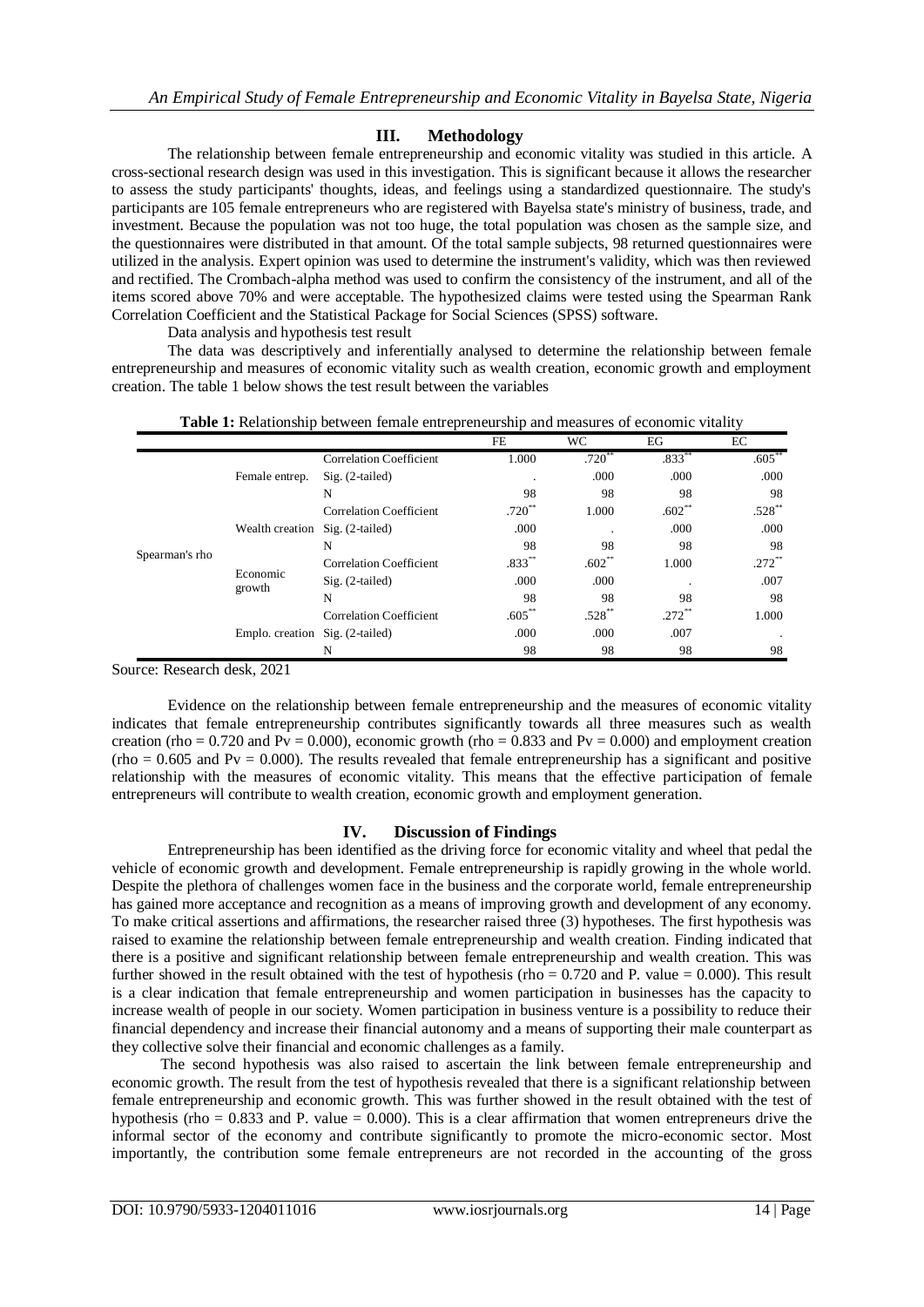domestic product, however, women support for economic vitality as a means of improving the well-being of the society can not be over-emphasized.

The third hypothesis which says there is no relationship between female entrepreneurship and employment creation was also tested. The finding indicated that a positive and significant relationship between female entrepreneurship and employment creation exist. This was further showed in the result obtained with the test of hypothesis (rho = 0.605 and P. value = 0.000). Although, female entrepreneurs are more prevalent in the informal sector and they own, manage and control mostly small and medium scale enterprises. With this informal sector operation, female entrepreneurs tend to employ and engage more people while they pursue their dream of making wealth and also meeting the needs of both their internal and external customers.

The findings generally indicated that female entrepreneurs have been recognized for its importance in the area of job creation, revenue generation, poverty alleviation and wealth creation (Goheer, 2003). Entrepreneurship is important for the support of small and medium enterprises. Entrepreneurship is willingness to rejuvenate market offerings, innovate, risks taking, trying out of new and being more proactive than competitor's opportunities (Tanbunan, 2009). Women play essential and dynamic roles in economic creative. As agents of development, female entrepreneurs have contributed to economic vitality through creativity and innovations both in highly prevalent in the informal sector. Women are therefore becoming increasingly important in the socio-economic development of both developed and significant percent of the operators of small and medium enterprises (Goldinn, 1995; Mammen & Paxson, 2000).

#### **V. Conclusion/ recommendations**

Female entrepreneurs have the capacity to make substantial contributions to national economies through participation in start-ups and their growth in small and medium businesses. Their interests and activities in the economic growth and development especially in the area of female participation in business have received an outstanding interest of among contemporary researchers. However, this study concludes that there is a significant relationship between female entrepreneurship and the measures of economic vitality such as wealth creation, economic growth and employment creation. Based on the findings, the following recommendations were made; that female entrepreneurs should be encouraged by providing financial support through the provision of soft loans and other facilities that will create an enabling environment for them to strive. That both government and private individuals should promote women participation in business through the creation and development of a culture that recognize the contributions of female entrepreneurs.

#### **References**

- [1]. Adelaja, M.A. (2005). Women's empowerment strategy in Nigeria: How feasible for sustainable development. A paper Presented at the inauguration programme of YBPW at Aiport Hostel Ikeja, 27<sup>th</sup> August.
- [2]. Akeredou-Ale, E.O. (1975). The underdevelopment of indigenous entrepreneurship in Nigeria, Ibadan University Press.
- [3]. Bagby, R.D. (1988). The winds of change. Enterpreneurship: Theory and practice, Editoral, Fall.
- [4]. Baker, T., Aldrich, H. E. and Liou, N. (1997). Invisible entrepreneurs: The neglect of women business owners by mass media and scholarly Journals in USA. *Entrepreneurships and Regional Development,* 9 (1), 221-238.
- [5]. Bachetta, M., Ernst, E., and Butamante, J. (2009). Globalizatio and informal jobs in developing countries. International Labour Office and the Secretariat of the World Trade organization.
- [6]. Baughn, C., Chua, B-L., Neupert, K. (2006). The normative context for women's Participation in Enterpreneurship: A Multicountry study. *Entrepreneurship Theory and Practice,* 30 (5) 687-708.
- [7]. Bekele, E. and Worku, Z. (2008). Women Entrepreneurship in Micro, Small and Medium Entreprises: The Case of Ethiopia. *Journal of International Women's Studies,* (102), 3-9.
- [8]. Beneria, L. and Sen, G. (1981). Accumulation, Reproduction and Women's Role in Economic Development: Boserup Revisited. *Development and the sexual Division of Labour*, 7(2), 279-298.
- [9]. Bird, B. and Brush, C. (2002). A gendered perspective on organizational creation. *Entrepreneurship Theory and Practice,* 26(3) 41- 66.
- [10]. Boekette, P. and Chrisropher C. (2009). Context matters: Institutions and entrepreneurship. Foundations and Trends in Entrepreneurship Monograph Series.
- [11]. Brush, C., Carter, N., Greene, P., Hart, M. and Gatewood, E. (2002). The role of social capital and gender in linking financial suppliers and entrepreneurial firms: a framework for future research. *Venture Capital,* 4 (4) 305-323.
- [12]. Brush, C., de Bruin, A. and Welter, F. (2009). A gender-aware framework for women's entrepreneurship. *Internationational Journal of Gender and Entrepreneurship,* 1(1) 8-24.
- [13]. Bula, H., and Tiagha, E. 2012. Women Enterpreneurs in Kenya's Small Scale Enterprises: a demographic perspective. European Journal of Business and Managmenent. 4 (9) 101-110.
- [14]. Bula, H., and Tiagha, E. 2012). Gender, entrepreneurship and bank lending: the criteria and processes used by bank loan officers in assessing applications. *Entrepreneurship Theory & Practice,* 31(3) 427-44.
- [15]. Danish, A and Lawton S. H (2012). Female entrepreneurship in Saudi Arabia. *International Journal of Gender and Entrepreneurship,* 4(3) 216-23.
- [16]. Delice, F. (2008). Leadership feminine, I'avenir de I'entreprenariat en Haitl CSMS Magazine, [online]: [https://csmsmagazine.org.?p=1770](https://csmsmagazine.org./?p=1770) (latest accessed on May, 7 2021).
- [17]. Envick, B.R. and, Langford, M. (2000). The five factor model of personality: assessing entrepreneurs and manager. *Academy Enterpreneuship J*ournal, 6(1), 23- 40
- [18]. Goheer, N. A. (2003). *Women Entrepreneurs in Pakistan-How to improve their beginning power.* Islamabad, ILO/SEED,116 p.